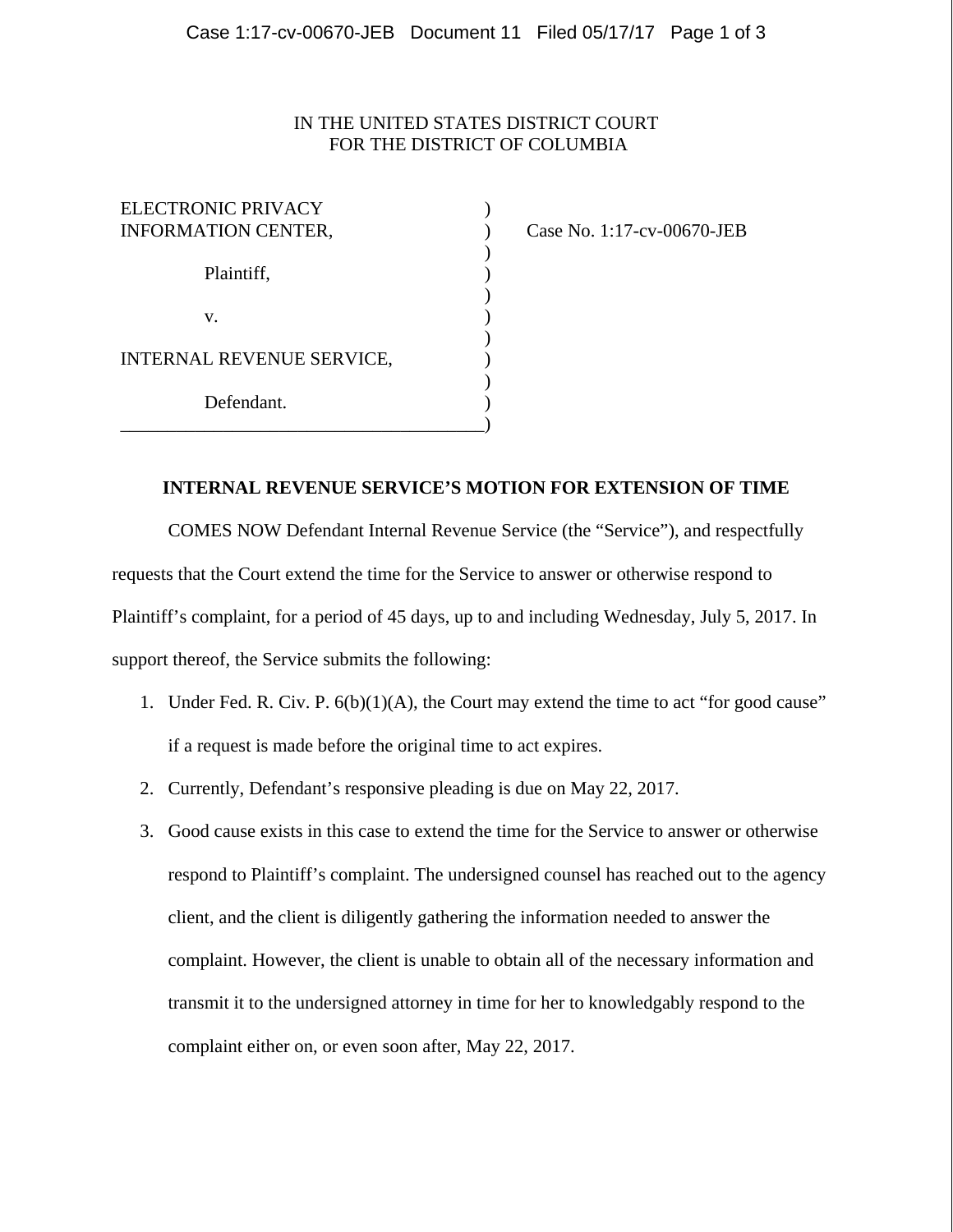4. Counsel for Defendant contacted counsel for Plaintiff on May 16, 2017 regarding this motion. Plaintiff does not consent to any extension of time.

Dated: May 17, 2017 DAVID A. HUBBERT Acting Assistant Attorney General

> */s/ Kieran O. Carter*  KIERAN O. CARTER Virginia Bar No. 81953 Trial Attorney, Tax Division U.S. Department of Justice P.O. Box 227 Washington, D.C. 20044 202-616-1920 (v) 202-514-6866 (f) Kieran.O.Carter@usdoj.gov *Attorney for the Internal Revenue Service*